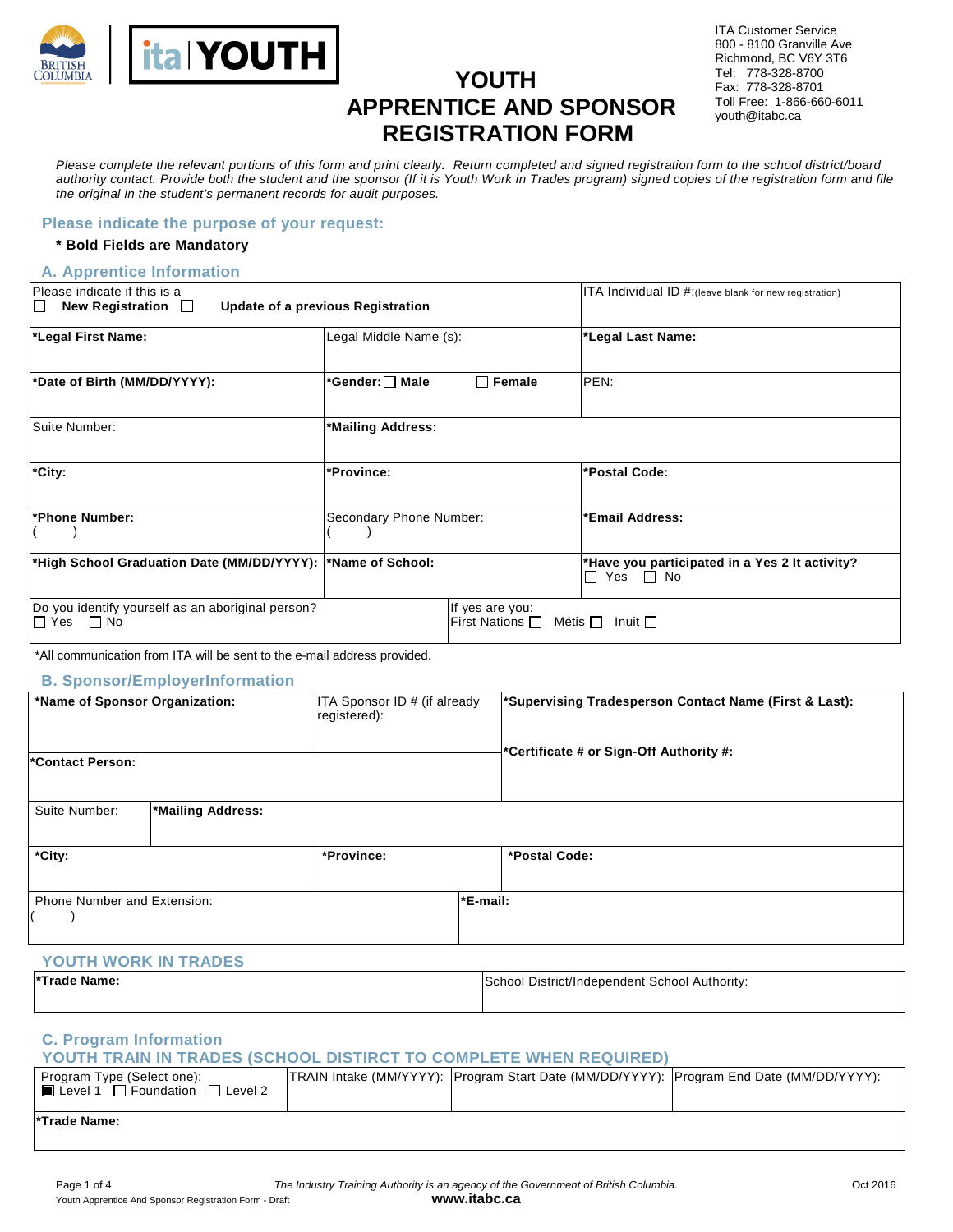

# **YOUTH APPRENTICE AND SPONSOR REGISTRATION FORM**

| <b>ITA Customer Service</b> |  |  |
|-----------------------------|--|--|
| 800 - 8100 Granville Ave    |  |  |
| Richmond, BC V6Y 3T6        |  |  |
| Tel: 778-328-8700           |  |  |
| Fax: 778-328-8701           |  |  |
| Toll Free: 1-866-660-       |  |  |
| 6011                        |  |  |
| customerservice@itabc.ca    |  |  |

## **APPRENTICE RESPONSIBILITIES, DECLARATION, AUTHORIZATION AND CONSENT**

#### **(If you do not sign and date this section, your application cannot be accepted and will be returned to you.)**

#### **C. Agreement to Fulfill Responsibilities of Apprentice**

#### **I understand and agree that it is my responsibility to:**

- Complete the required work-based training and practical experience under the direction of a qualified individual as assigned by the Sponsor;
- Self-manage the Technical Training component of my apprenticeship in consultation with my sponsor by:
- − scheduling and registering myself into and successfully completing required Technical Training at an ITAapproved training institution of my own choice, OR
- successfully challenging the required Technical Training or Level where a challenge assessment exists;
- Meet any additional requirements of the Industry Training Program as outlined in the Industry Training Program Profile.

#### **D. Accuracy of Information Provided**

#### **I declare that:**

all information I have provided or will provide to the Industry Training Authority ("ITA") in the future is true and complete.

#### **I agree to:**

immediately notify the ITA regarding any future changes to information I have provided.

#### **I acknowledge that:**

if I provide untrue information or false documents to the ITA, or fail to provide information or documents requested by them:

- I may be denied assessment.
- credit I have received toward my apprenticeship program or certification may be cancelled,
- my registration may be cancelled and I may not be allowed to re-register,
- my trade certificate issued by the ITA may be cancelled, and/or
- I may be subject to criminal prosecution.

#### **E. Authorization to Collect Information Inside or Outside of Canada**

#### **I agree that the Industry Training Authority may:**

- request information, documents and/or records regarding my education, training, work experience and certification related to my apprenticeship program from:
	- − my current and former employers
	- − other government bodies or organizations that issue qualifications relating to my skills and knowledge
- contact other governments (including departments, boards and agencies), educational institutions I have attended, and current and former employers inside or outside of Canada to verify my certification, education, training and work experience; and

#### **And I agree to this information being given to the ITA.**

#### **F. Consent to Disclose Information**

I agree to allow the ITA, in accordance with the *BC Freedom of information and Protection of Privacy Act* to use and provide to others personal information I have provided on my apprentice registration form, as well as any other information necessary for administering the apprenticeship training program in which I am registered and to provide my personal information to other agencies, regulatory authorities and ministries of municipal, provincial and federal governments where the information is necessary for them to fulfill their legal responsibilities and/or manage apprenticeship-related programs.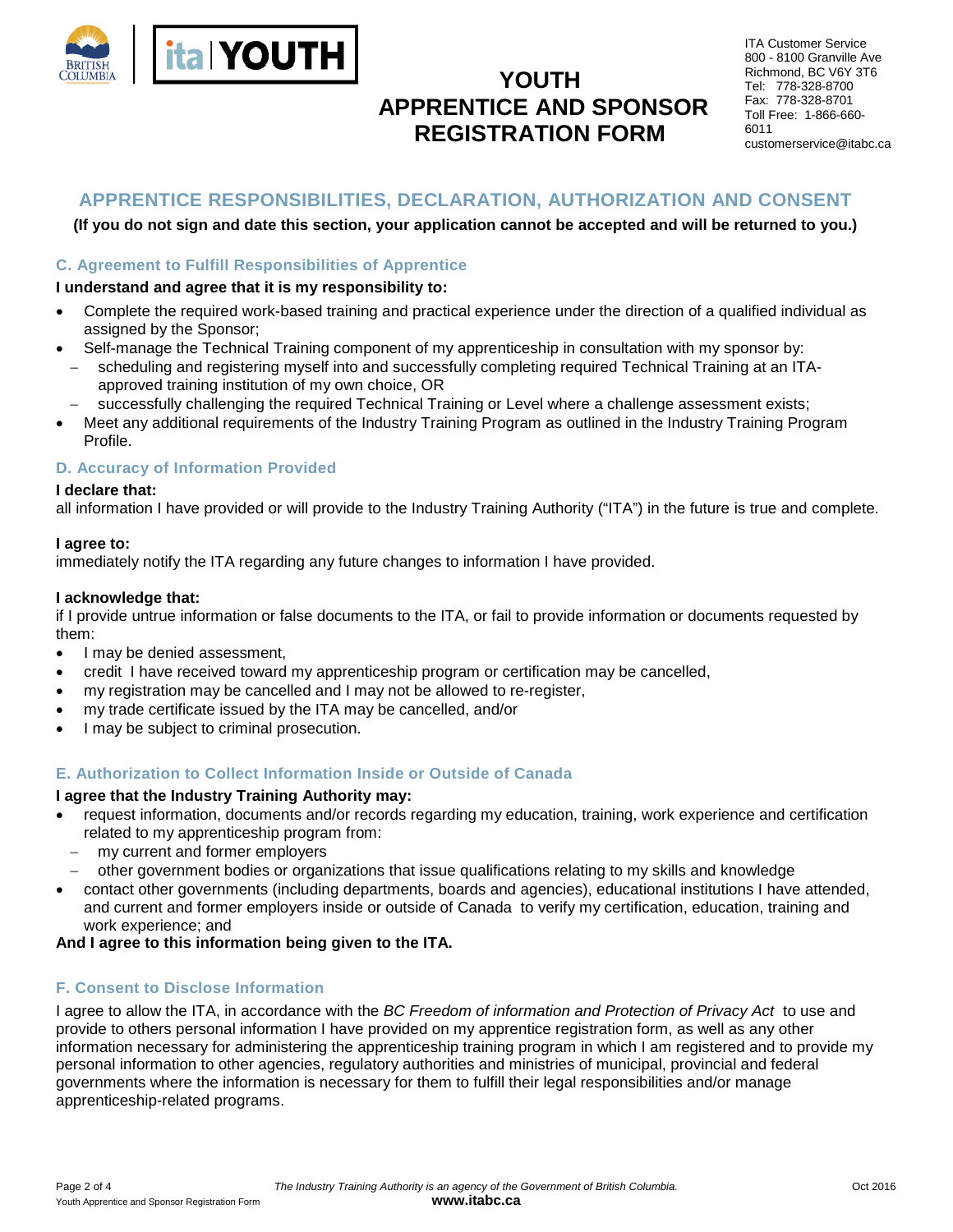

# **YOUTH APPRENTICE AND SPONSOR REGISTRATION FORM**

ITA Customer Service 800 - 8100 Granville Ave Richmond, BC V6Y 3T6 Tel: 778-328-8700 Fax: 778-328-8701 Toll Free: 1-866-660- 6011 customerservice@itabc.ca

#### **I also agree to information from my apprenticeship record with the ITA being provided to others as follows:**

- To officials in other Canadian provinces/territories: Disclosure of any information collected on my apprentice registration form; verification of my certification, education, training and work experience; results of my assessments / examinations; and status of my application and apprenticeship to determine my eligibility for trade certification programs;
- To my sponsor: Disclosure of my examination/assessment results and other information regarding my apprenticeship program which ITA believes is necessary for meeting the responsibilities of a sponsor.
- To an approved training provider where I am currently applying or registered for apprenticeship training: Disclosure of the records of my previous apprenticeship technical training or other related information necessary for delivery and administration of the training program.
- To agencies and ministries of the provincial and federal governments: Disclosure of information required for determining my eligibility for financial assistance (including but not limited to federal or provincial tax credits, tool allowances, employment insurance or supplementary or enhanced apprenticeship benefits, federal or provincial incentive or completion grants, or scholarships).
- To government organizations or private service providers: Disclosure of information required for purposes of verifying my prior education, training, work experience and qualifications.

### **G. Option to receive some course notifications (This Section must be Completed by Apprentice)**

Apprentices are personally responsible for seeking, organizing, and registering themselves in training with ITAapproved institutions. You may find it helpful to receive some notifications directly from approved trainers contracted by ITA of available courses that lead to certification in your training program. Notifications are NOT sent for all courses.

#### **Select appropriate statement:**

□ **The ITA may provide** my contact information to ITA-approved public and private training institutions responsible for the trade in which I am apprenticing so they may notify me of scheduled training courses that lead to certification in my current apprenticeship training program. I understand notification may not be sent for all courses.

□ **The ITA may NOT provide** my contact information to ITA-approved public and private training institutions responsible for the trade in which I am apprenticing so they may notify me of scheduled training courses that lead to certification in my current apprenticeship training program.

#### *NOTE TO APPRENTICE:*

*If you have a question or concern about ITA's use of your personal information, contact an ITA Customer Service Representative. From within Vancouver call: 778-328-8700; From outside Vancouver call toll free: 1-866-660-6011*

#### **H. Apprentice Signature**

**"By my signature below, I signify that I have read, understand and agree to sections C through G of this registration form."**

| Apprentice's Signature: | Date (MM/DD/YYYY): |  |
|-------------------------|--------------------|--|
|                         |                    |  |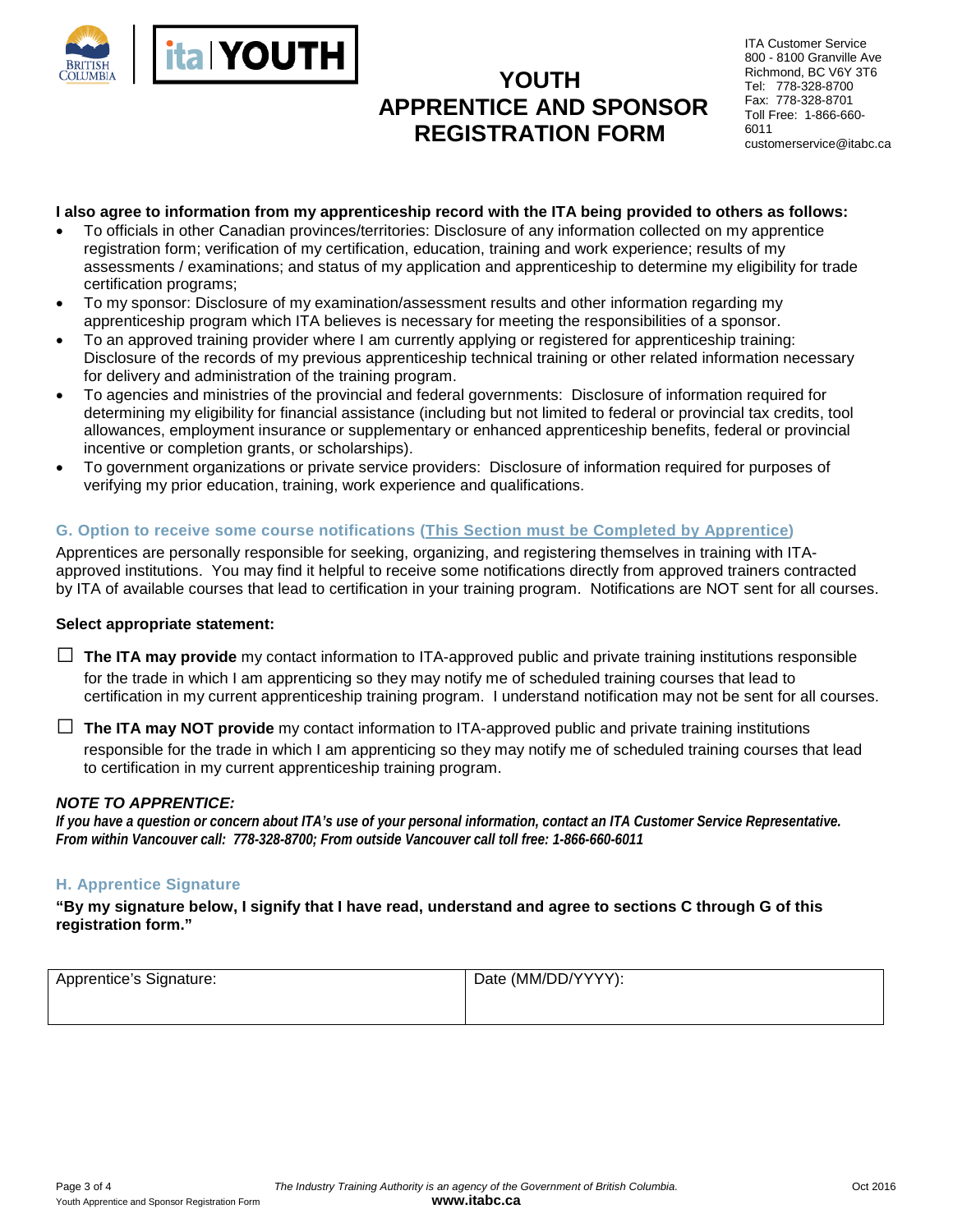

# **YOUTH APPRENTICE AND SPONSOR REGISTRATION FORM**

ITA Customer Service 800 - 8100 Granville Ave Richmond, BC V6Y 3T6 Tel: 778-328-8700 Fax: 778-328-8701 Toll Free: 1-866-660- 6011 customerservice@itabc.ca

# **SPONSOR RESPONSIBILITIES AND DECLARATION**

### **(If you do not sign and date this section, your application cannot be accepted and will be returned to you.)**

### **I. Agreement to Fulfill Responsibilities of Sponsor**

#### **I understand and agree that it is my responsibility to:**

- Ensure the Apprentice receives training and related practical experience under the direction of a qualified individual (certified Tradesperson or other(s) specified in the Industry Training Program Profile, OR holder of an ITA-issued letter authorizing supervision and sign-off of apprentices in the trade), in a work environment conducive to learning the tasks, activities and functions that form the Industry Training Program in which the Apprentice is registered;
- Enable the Apprentice to regularly attend Technical Training that is required under the Apprentice's Industry Training Program;
- Submit all forms and documents required by the Industry Training Authority to verify completion of the established standards for the Industry Training Program;
- Recommend the Apprentice for certification when the Apprentice has met the established standards for that program and in the view of the sponsor and qualified individual is performing at the level of a Certified Tradesperson in the trade.

#### **J. Accuracy and Currency of Information Provided**

#### **I declare that:**

- the apprentice's work-based training will be performed under the direction of a qualified individual as defined in section I. above; and
- all information I have provided or will provide in the future to the Industry Training Authority is true and complete.

#### **I agree to:**

immediately notify the ITA regarding any future changes to information I have provided.

#### **I acknowledge that:**

if I knowingly provide untrue information or false documents to the ITA regarding my apprentice, or fail to provide information or documents requested by them:

- my apprentice may be denied assessment,
- credit my apprentice has received toward completion of the apprenticeship program or certification may be cancelled,
- my apprentice's registration may be cancelled and the apprentice may be prevented from re-registering,
- a trade certificate issued by the ITA to my apprentice based on the said information I provided may be cancelled, and/or
- I may be subject to criminal prosecution.

#### **K. Sponsor Signature**

#### **"By my signature below, I signify that I have read, understand and agree to sections I through J of this registration form."**

| Sponsor's Signature:                                 | Date (MM/DD/YYYY): |
|------------------------------------------------------|--------------------|
|                                                      |                    |
| Parent/Guardian's Signature:                         | Date (MM/DD/YYYY): |
| SD/Independent School Authority Contact's Signature: | Date (MM/DD/YYYY): |